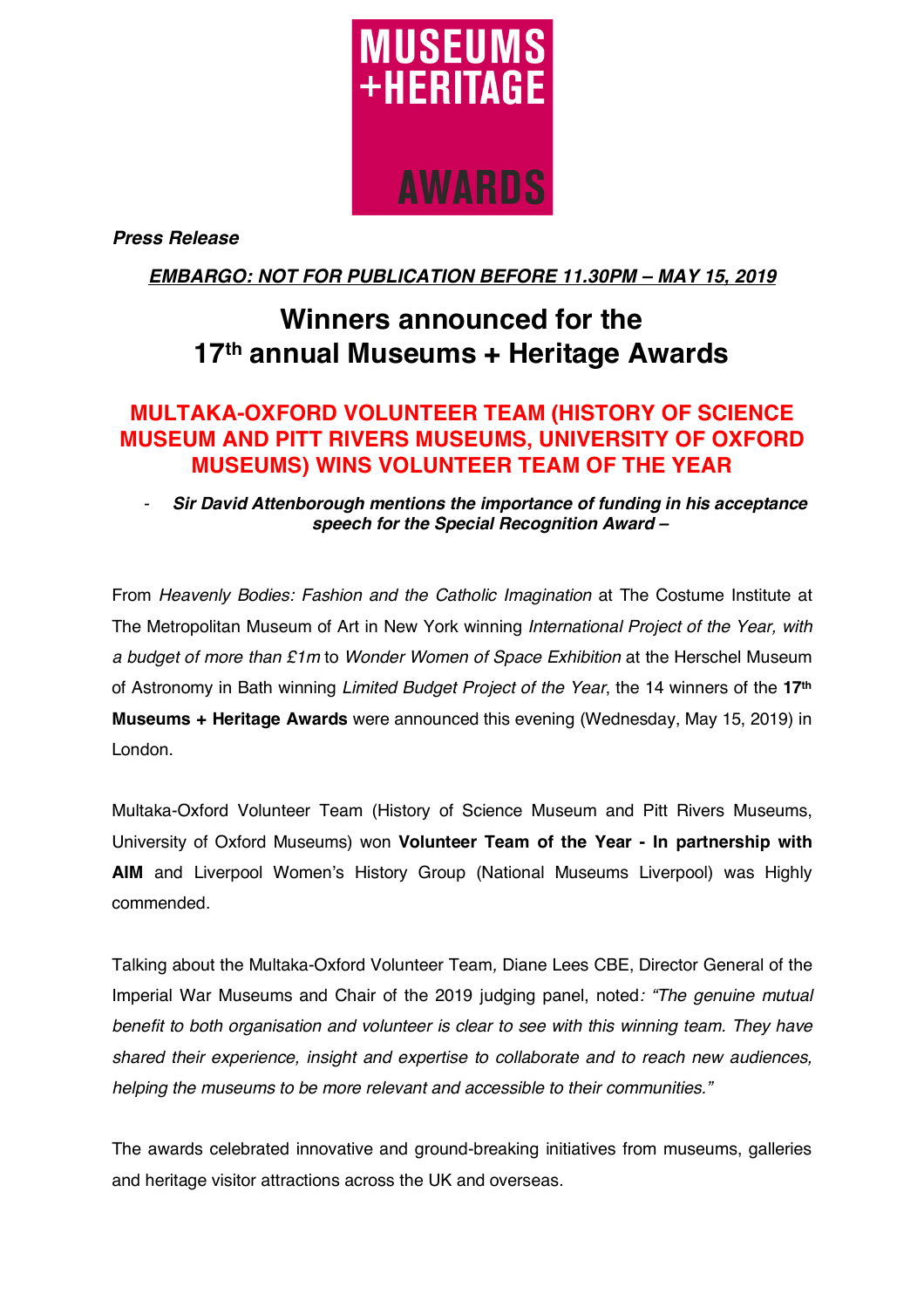In addition, a **Special Recognition Award** was presented to **Sir David Attenborough**, who said: "I'm truly delighted by this award. Museums are among my favourite places. I don't need to say to you how important they are to our own civilisation and culture and the trouble is that they are always under attack. I have been involved with them for most of my life, one way or another, and I have never known them actually not being under attack and underfunded. So, if I have contributed to one museum or any other museum in preserving those ideals that are so important to all of us, I'm very grateful indeed that you should think so, if this award is a sign of that thought. Thank you very much." (the footage can be downloaded at https://awards.museumsandheritage.com/special-recognition-award-2019/ )

Anna Preedy, Director of the annual Museums + Heritage Awards commented: "These awards recognise the amazing achievements, creativity, innovation, hard work and utter commitment evident throughout the museums and heritage sector. The awards have become the benchmark for excellence and the shortlistees and winners represent the very best of the best."

## 2019 Winners:

#### **Innovation of the Year - Sponsored by THE HUB**

Winner: They Shall Not Grow Old (14-18 NOW and Imperial War Museum) Highly commended: Inside Out - Scottish Submarine Centre (Scottish Submarine Trust)

# **Restoration or Conservation Project of the Year - Sponsored by ROCHESTER BRIDGE TRUST**

Winner: Painted Hall Project (Old Royal Naval College) Joint highly commended: Temperate House Precinct Project (Donald Insall Associates on behalf of Royal Botanic Gardens Kew) Joint highly commended: Kew Gardens Great Pagoda (Austin-Smith:Lord on behalf of Historic Royal Palaces).

#### **Educational Initiative of the Year**

Winner: Leeds Curriculum (Leeds Museums & Galleries) Joint highly commended: Battle Bus (London Transport Museum) Joint highly commended: RAF Museum RAF Centenary Programme (RAF Museum)

#### **Shop of the Year turnover less than £500k**

Winner: Retail Transformation at the Florence Nightingale Museum (Florence Nightingale Museum)

# **Shop of the Year turnover more than £500k**

Winner: BALTIC Shop Refurbishment (BALTIC Shop, BALTIC Centre for Contemporary Art)

#### **Limited Budget Project of the Year**

Winner: Wonder Women of Space Exhibition (Herschel Museum of Astronomy, Bath). Highly commended: Chichester Roman Week 2018 (The Novium Museum)

#### **Marketing Campaign of the Year - Sponsored by BVA BDRC**

Winner: Look at this Absolute Unit (The Museum of English Rural Life) Highly commended: Bash Street's Back at The McMenace (The McManus: Dundee's Art Gallery & Museum, Leisure & Culture Dundee).